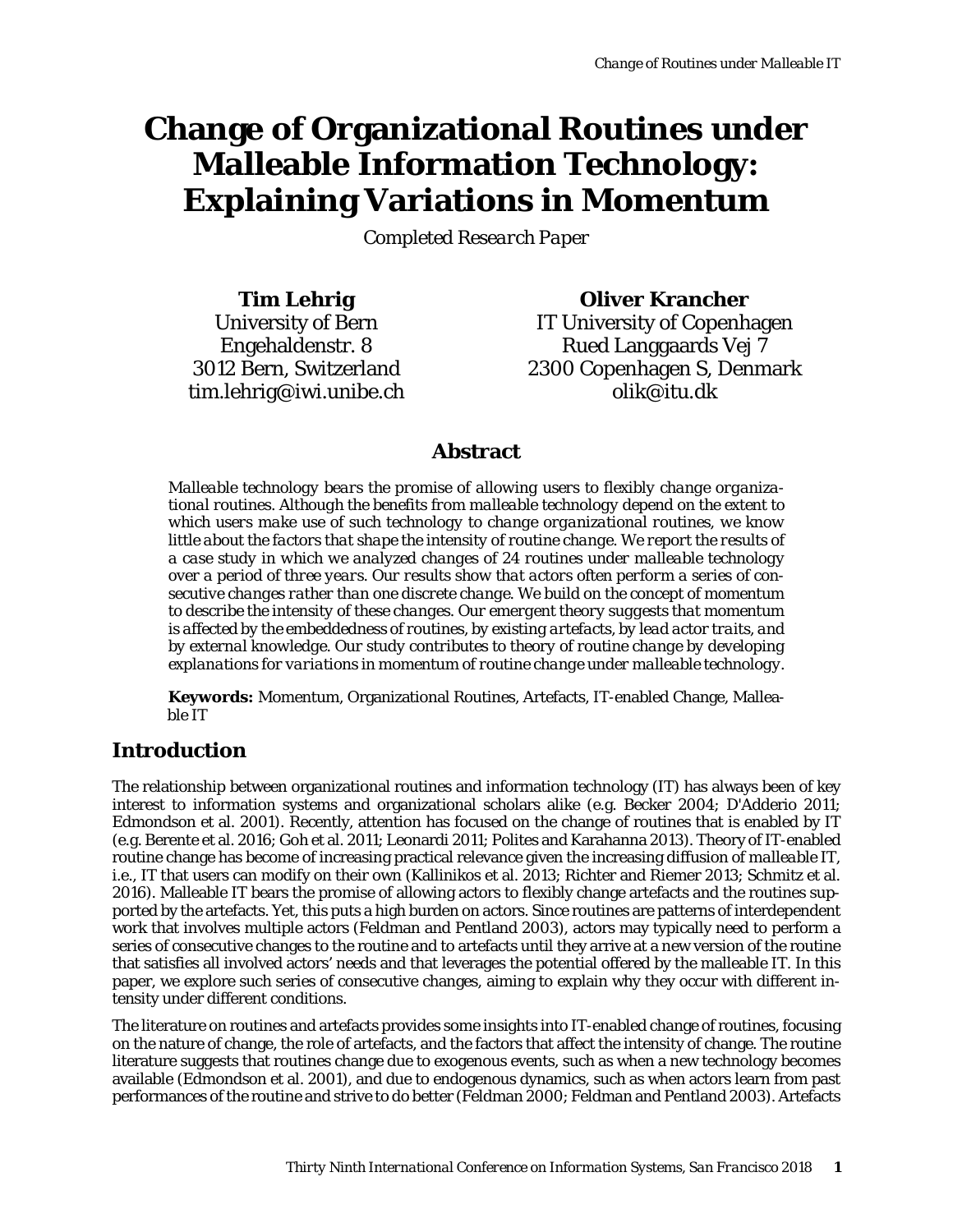play an important role in both types of change. Artefacts may be a source of exogenous change when they afford new ways of performing the routine (Leonardi 2011). But artefacts also shape endogenous change, such as when the tight entanglement of artefacts and the routine makes it more difficult for actors to change the routine, or when the use of the artefact yields outcomes (e.g. learning) that subsequently enable new ways of performing the routine with the artefact (D'Adderio 2011; Goh et al. 2011; Leonardi 2011). Indeed, studies of technology-enabled change show that the availability of a new artefact is often followed by a long process in which actors perform a series of consecutive changes to routines and to artefacts, emphasizing the key role of endogenous change (e.g. Boudreau and Robey 2005; Goh et al. 2011; Leonardi 2011; Orlikowski 1996; Volkoff et al. 2007). While much research focusses on the nature of change and the role of artefacts, a few studies have turned their attention to the intensity of change. Jansen (2004) examined the *momentum of change*, loosely defined as the energy or force associated with a change (p. 277). She found that momentum depended both on top-down sources, in particular the change leader's commitment, and on bottom-up sources, in particular social interaction through which individuals gain support from other individuals. Other work did not use the term momentum but also examined factors that affect the intensity of routine change. These factors include actor characteristics, such as innovativeness (Goh et al. 2011), intention, and orientation (Howard-Grenville 2005), and characteristics of the routine, in particular its embeddedness (Howard-Grenville 2005). Embeddedness, defined as the degree to which the routine overlaps with other organizational structures (Howard-Grenville 2005), is argued to constrain change.

While these studies have yielded important insights into routine change and the role of IT, our knowledge about the routine change associated with malleable IT is limited in three important regards. First, there is little research on the momentum of routine change under malleable IT. Although the work on momentum by Jansen (2004) is potentially informative, her study focused on organizational-level strategic change. In contrast to such a rather macro-level focus, it is likely that routine change enabled by malleable IT is characterized by a stronger focus on micro-level, bottom-up processes in which the actors involved in the routine initiate changes to the routine and to the technology. Second, although the routine literature emphasizes embeddedness as a factor that influences momentum (Howard-Grenville 2005), the literature concentrates on strongly embedded routines, such as consulting routines in hospitals (Goh et al. 2011) and procurement routines (Berente et al. 2016). Strongly embedded routines often involve individuals from many departments and are, hence, relatively inert. Yet, many routines that are suitable for malleable IT are weakly embedded, such as the coordinated organization of documents or tracking of open issues. Third, the literature remains silent about the role of pre-existing artefacts. Nowadays, many routines are already supported by some type of IT artefact. Yet, many studies focus on situations in which organizations replace existing artefacts by completely new ones (e.g. Berente et al. 2016; Edmondson et al. 2001; Goh et al. 2011). Such disruptive changes naturally generate momentum given that actors have to find ways to perform the routine without their previous artefacts. However, in the case of malleable IT, actors can often incorporate existing artefacts into new versions of a routine, such that the new routine relies on both the malleable IT and the existing artefact. Given these three gaps, it is unclear what affects the momentum of routine change under malleable IT. This lack of knowledge is unfortunate given that malleable IT will often require a series of consecutive changes from actors (e.g. changes to the configuration of the malleable IT, changes of the routine) before the actors fully leverage the potential offered by the malleable IT. Without sufficient momentum, these change processes become stuck or may not even start. Knowledge about the factors that influence momentum is thus important if organizations wish to fully leverage the potential for improving organizational routines that is offered by malleable IT.

Our study addresses the following research question: *Why does the momentum of routine change associated with malleable IT vary between routines?* To answer this question, we conducted a case study in an organization that implemented Microsoft SharePoint (SP), a malleable IT product that invites configuration by end users and that aims at supporting interdependent work. Our primary data source were 59 interviews conducted with 14 users over a period of more than three years. We identified 24 routines and the changes to these routines and to the SP-based artefacts that the actors used in these routines. Based on these data, we identified four factors that affect momentum of routine change: embeddedness of routines, the relationship to existing artefacts, lead actors' personal traits, and external knowledge. We analyzed different combinations of these factors and identified five configurations of factors associated with particular levels of momentum. Our key contribution is an emerging theory of the momentum of IT-enabled routine change under malleable IT.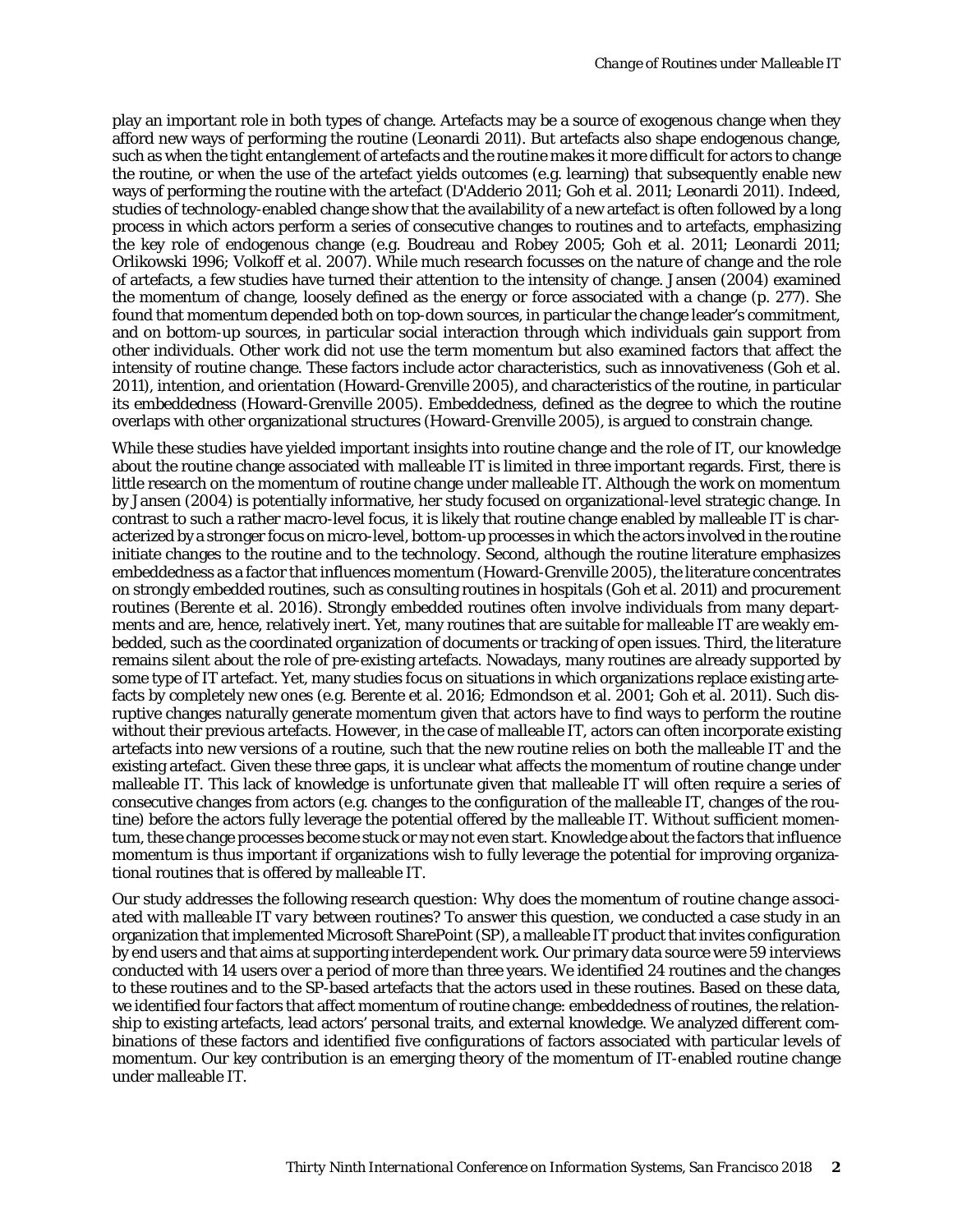The remainder of this paper is organized as follows. We next review the literature on organizational routines and, in particular, on the role of artefacts in organizational routines. We then present our methods, findings, and our emerging theory before we discuss implications and contributions.

# **Related Literature**

We base our research on the existing organizational routines literature. We next review the literature on organizational routines and their change. We then review the relationship between artefacts and organizational routines and their change.

### *Organizational Routines and Change*

Organizational routines (in brief: routines) are defined as "repetitive patterns of interdependent organizational actions" (Parmigiani and Howard-Grenville 2011). Examples of routines include hiring people at a university (Feldman and Pentland 2003), conducting crash tests at an automaker (Leonardi 2011), and patrolling transit operations at a law enforcement organization (Glaser 2017).

Given that the concept of routines focusses on what organizations repeatedly do, it is not surprising that routines have a long lasting history in organizational research (Becker 2004). During this period, their conceptualization has advanced from being a source of stability (Cyert and March 1963; Nelson and Winter 1982) to being a source of stability and change (Feldman 2000; Feldman and Pentland 2003). In their seminal work, Feldman and Pentland conceptualize routines as generative systems and explain why routines endogenously change over time (Feldman and Pentland 2003). They argue that routines change because actors aim to "repair" problems in the routine, because actors strive to improve the routine, because actors improvise to cope with particular circumstances in particular executions of the routine, and because actors learn from past performances of the routine (Feldman 2000; Feldman and Pentland 2003).

Although the foundational work by Feldman and Pentland explains why routines can change, it does not aim to explain why the intensity of routine change varies. Important insights into the mechanisms that affect the intensity of routine change have come from Jansen's (2004) study of momentum in strategic change. She introduced the concept of *change-based momentum*, which describes "the energy associated with pursuing a new trajectory" (p. 277). Thus, high change-based momentum (or in short: high momentum) describes situations where strong forces are present to substantially transform the way how a routine is performed. Conversely, low momentum describes situations where the forces that aim to initiate changes to a routine are weak and, hence, at best minor changes to a routine materialize.

The concept of momentum is particularly promising in the context of IT-enabled routine change because IT implementation studies found that actors often perform a long series of changes to the routine and to the technology before they arrive at a satisfactory new version of the routine. This suggests that high momentum is often required to allow teams or organizations to leverage the full potential that a technology offers, because only high levels of energy will allow the actors to accomplish the long series of changes. Conversely, when momentum is low, attempts to improve a routine will become stuck at early stages or not even materialize. Explaining momentum is thus critical for explaining the impact associated with a technology.

Existing research provides some insights into factors that affect momentum (although not in the context of malleable IT). In her study, Jansen (2004) found that at early stages, momentum depended strongly on top-down sources, in particular the change leader's commitment, while at later stages bottom-up sources, in particular social interaction through which individuals gain support from other individuals, turned more important. Moreover, momentum was lower when the trajectory gap, defined as the distance of the current state and the goal state, was high. Other work did not use the term momentum but also examined factors that affect the intensity of routine change. Work on agency emphasizes the key role of actors and their characteristics (e.g. Feldman 2003; Leonardi 2011), while work on embeddedness emphasizes the nature of the particular routine (e.g. Howard-Grenville 2005; Polites and Karahanna 2013), as we will point out next.

A*gency*, is the "capacity for action" (Giddens 1984). More specifically, agency attributed to actors (or human agency), is a person's ability to form and realize own goals (Giddens 1984). By enacting their agency, actors can change routines. For example, a human resource (HR) representative may need to conduct an interview (*goal*) in a hiring routine. The standard way of performing the routine may be that the HR representative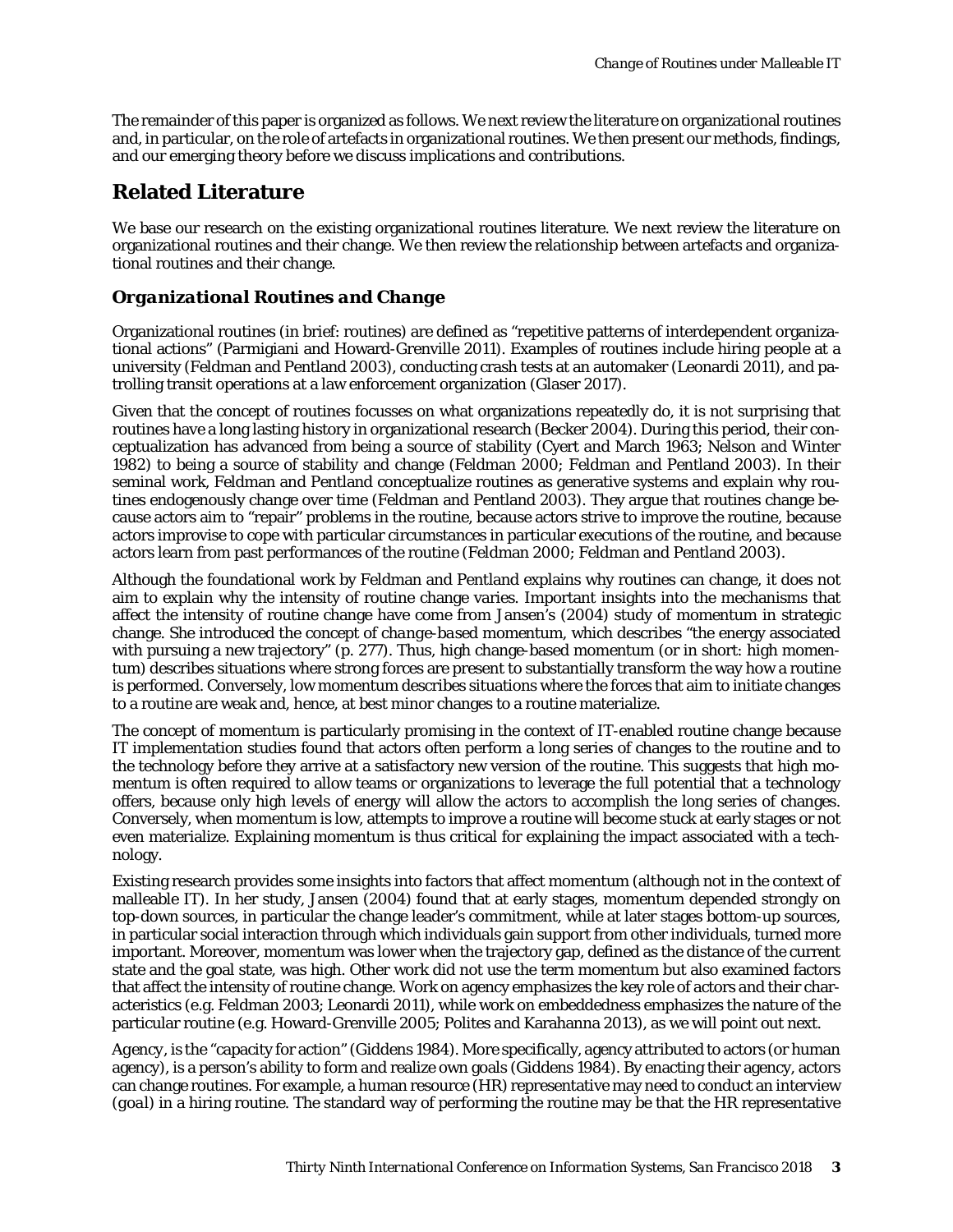interviews the applicant in person. However, since this applicant lives abroad, an interview in person is not possible. Thus, the HR representative can enact her agency and alter the routine to conduct the interview in a video call. Researchers identified different personal traits of actors that are beneficial for enacting agency, such as the actor's innovativeness (Goh et al. 2011) or the actor's future orientation (Howard-Grenville 2005). Thus, we expect differences in change induced by personal traits of leading actors.

*Embeddedness* is the degree the routine overlaps with different organizational structures, including technology, control and coordination systems, and norms (Howard-Grenville 2005). For example, medical surgeries are routines of strong embeddedness since they are based on control and coordination structures that manifest in detailed plans how to conduct the surgery. Researchers see embeddedness as a hindering factor for routine change (Feldman 2003; Howard-Grenville 2005). In this paper, we focus on coordinative embeddedness, defined as "interdependence of action between multiple actors when accomplishing a complex task" (Howard-Grenville 2005, p. 630). Coordinative embeddedness (henceforth in brief: embeddedness) can constrain changes since changes require consensus among actors. Embeddedness increases the complexity of the consensus building process and, thus, sustains the status quo. The existing literature focusses predominantly on routines of strong embeddedness, such as consulting routines in hospitals (Goh et al. 2011) or procurement routines in governmental organizations (Berente et al. 2016). Routines with strong embeddedness display a low likelihood for change (Howard-Grenville 2005). Conversely, weakly embedded routines are less frequently examined in literature. For these routines, the momentum of change could be much higher since actors can overcome the low coordinative obstacles relatively easily and change the routines and related artefacts. Therefore, we expect higher momentum of change for weakly embedded routines. However, the influence of these factors under malleable IT remains empirically unexplored.

### *Artefacts and Organizational Routines*

Artefacts are material objects produced by human activity (Pratt and Rafaeli 2006). They shape routines and their change (D'Adderio 2011). Artefacts can manifest in different forms such as in written instructions, physical settings, or software. We focus on digital artefacts, i.e., artefacts based on IT, which differ from other artefacts because they integrate deeply into routines (Volkoff et al. 2007). Thus, digital artefacts, like a form in a software, may have a stronger potential to shape routines than a pure instruction manual. The properties of digital artefacts (henceforth in brief: artefacts) depend on the underlying technology and its application, which includes how easily actors can modify the artefacts. For example, many users can modify a formula in a worksheet (*malleable IT*) but cannot update an SQL statement in a database of an Enterprise Resource Planning (ERP) system (*hard-to-change IT*). When users cannot perform their desired actions using hard-to change IT, they may invent workarounds (Boudreau and Robey 2005). Malleable IT, in contrast, bears the promise of allowing users to change the artefacts to their demands.

Artefacts shape routines by affording or constraining particular behaviors (D'Adderio 2011; Pentland and Feldman 2008). Actors can actualize affordances (i.e., action potentials) offered by the artefact and change the routine by using the artefact in a new way for the routine (Leonardi 2011). For example, actors can use notifications to receive e-mails on updates instead of frequently checking for updates of a document. However, actors can also ignore these potentials and leave them unused (Goh et al. 2011). Thus, the pure existence of affordances is not a sufficient condition for high momentum of routine change. Artefacts also shape routines by constraining behaviors. For example, a digital form can enforce predefined options for fields that limit the possible entries. Such configurations of artefacts are the result of the enactment of human agency. Thus, actors inscribe their views into the artefacts (D'Adderio 2011). The artefacts then possess their own agency, i.e., material agency, and possess capacity to act on their own (Leonardi 2011). This transition from human to material agency may be paralleled by struggles among competing views among actors (D'Adderio 2011). Thus, actors use the artefact to resolve struggles among them by inscribing logic into the artefact. These struggles may fuel momentum of change.

Over time, artefacts can become the result of repeated inscriptions. Although the agency still is distributed (D'Adderio 2011) or imbricated (Leonardi 2011) between actors and artefacts, it is likely that the material agency steadily increases. Thus, over time, more and more of the logic that underlies the routine is inscribed in the artefact (Volkoff et al. 2007). Similar to coordinative embeddedness, the increasing inscription of logic into artefacts makes future changes more difficult and, hence, less likely (Howard-Grenville 2005). This also holds true for malleable IT since the reversal of changes would create high efforts. Thus, we expect that ongoing inscriptions drain momentum over time.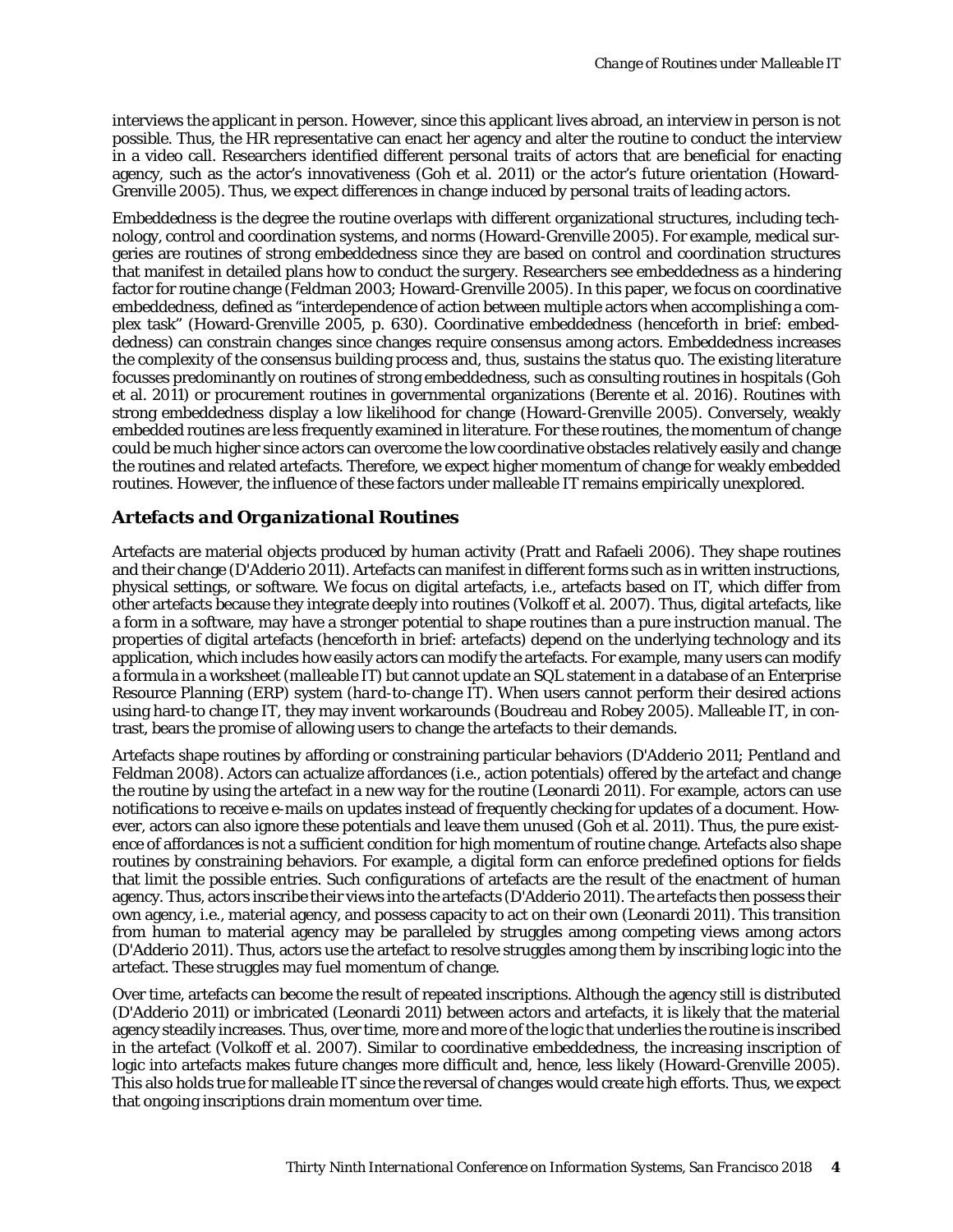In summary, recent research has contributed valuable knowledge about change of organizational routines, the role of artefacts in the change process, and factors that affect the momentum of change. However, there is little empirical evidence on the influence of these and potentially other factors on momentum under malleable IT. To explore these relationships, it was paramount to observe routines with varying embeddedness levels and different actors under malleable IT over time. We therefore conduct a longitudinal case study of the momentum of routine change under malleable IT, the method which we present next.

# **Method**

We conducted a longitudinal case study (Yin 2003). We chose the case study method because it allowed us to observe the change of routines enabled by malleable IT in real organizations. Furthermore, the case study method was likely to reveal differences in momentum of change between instances of routines, which was important for developing explanations in our emergent theory (Eisenhardt 1989).

### *Case Set-up*

We chose Alpha, a medium-sized mechanical engineering organization, as the context for our case study. Alpha's primary locations were in Germany and Switzerland, but it also operated offices and factories in several other countries including China and the USA. Historically grown, Alpha consisted of highly specialized and autonomous divisions with partly redundant structures, e.g. several research and development units. Given the barriers for collaboration presented by different physical locations and by expertise distributed across divisions, Alpha decided to implement SP in 2013 in order to support coordination in organizational routines within and across the divisions. Being highly configurable, SP offered many potential usage scenarios. Users could create and configure collaboration spaces (called sites) that would support the routines in which they were involved. Given this configurable and generic nature, SP was clearly an instance of malleable IT.

Two characteristics of our case study are important to acknowledge. First, Alpha allowed discretion in the usage of SP and did not prescribe any usage scenarios or routines. Second, the IT department had scarce resources for implementing particular user demands and could only ensure the availability of the SP infrastructure. The IT department had thus little influence on the way how users created and configured their collaboration spaces. Given these two circumstances, it was particularly likely that we would observe bottom-up, user-driven change of routines, rather than top-down, management-driven change.

Our units of analysis were routines. While all routines shared the same underlying technology (SP) and the same organizational context, we expected routines to vary in their momentum of change due to characteristics of the involved actors and of the routine itself.

### *Data Collection*

We started our data collection in November 2014 shortly before the planned go-live of SP. Our data sources consisted of archival data, which included project documentation and the actual SP sites, and interviews, which were our primary data source. We conducted 59 interviews with 14 users between November 2014 and December 2017 in nine rounds. We selected users from five teams: (1) Production planning, (2) internal consulting, (3) quality management, (4) customer care support and (5) research and development (R&D) support. We based our team selection on two factors: Early adoption of SP and high variance of possible routines. The five teams were part of the first adopters of SP at Alpha and provided a broad range of different routines. Within the teams, the key users were our most important interview partners but we also searched for complementary interview partners within the teams during our study. We also had to replace interview partners, since some interview partners left Alpha during our study. We substituted these interview partners with members of the same team and followed up on previously identified routines. Beside these five teams, we also conducted interviews with members of the IT department to learn about current developments regarding SP at Alpha. During the first interview round, we asked the interviewees how they planned to use SP for their routines and about their previous experiences with the technology. Furthermore, we asked them about the set-up of their teams and their perception of the organization regarding change and particularly IT-enabled change. After the first interviews, we scheduled the subsequent interview rounds on intervals of three to five months. In these interviews, we asked the users to report important changes related to SP, e.g. trainings or management decisions. If they mentioned routines that were supported by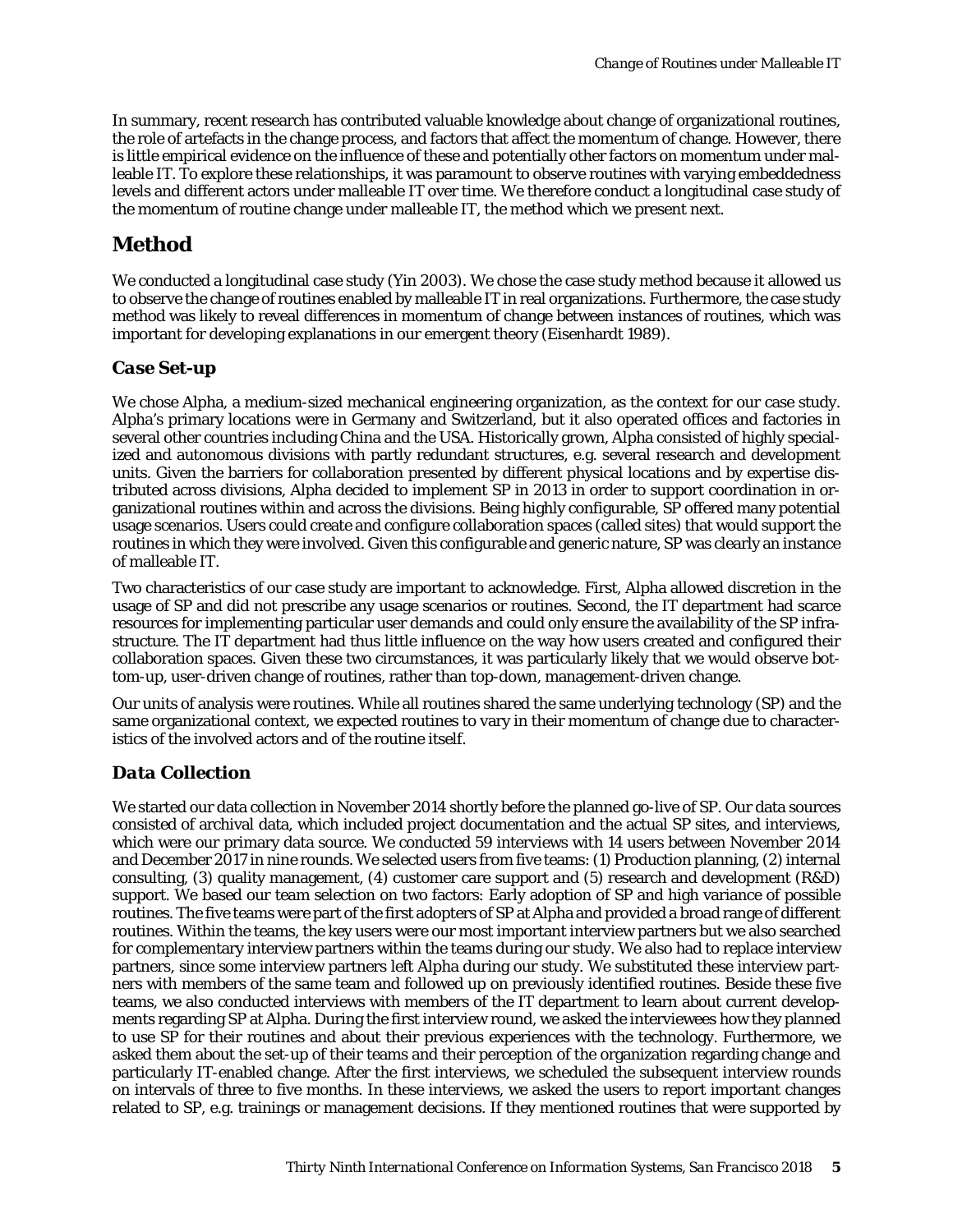SP, we inquired into potential changes in these routines. The interviews took between 30 and 120 minutes. We used the archival data for triangulation. For example, we asked for the sites related to the routines and analyzed them for changes. We documented the sites through screenshots and used them in following interviews to stimulate conversations.

### *Data Analysis*

We followed an inductive data analysis approach (Eisenhardt 1989). The process consisted of four steps. First, we created write-ups of the interviews. Second, we identified routines in our data. We coded a routine when a user described recurrent organizational activities, for which she used SP. For example, one user reported that his team used SP to organize documents in projects. Then we searched and coded artefact changes for these routines. For example, the same user reported in a later interview that his team changed SP and added an additional column in the library to organize documents by events. Artefact change describes structural changes on the artefact (e.g. adding a column) and not the usage of the existing artefact, (e.g. adding a row in a table). Based on the codes, we created visual maps (Langley 1999) for each routine to visualize the changes and related events. Third, we developed a classification scheme for changes by comparing instances of changes (Glaser and Strauss 1967). We elaborated categories out of these classifications and displayed them in an ordinal scale with following values: minor change, moderate change and major change. Fourth, we built explanations for different momentum of change based on these categories. To this end, we compared momentum of change between different routines over time. We conducted step three and four iteratively. Thus, we developed potential categories and dismissed or retained them and used the different categories to build our explanations. Furthermore, we relied on investigator triangulation (Yin 2003) by regularly discussing preliminary results in our research team and giving our raw data to independent students for analysis. We also compared our unfolding findings with the routine literature (theoretical integration) (Eisenhardt 1989).

# **Findings**

We observed remarkable differences in the momentum of change between routines. For the ease of presentation, we begin by introducing the constructs that explain these differences according to our analysis. We then present our emerging theoretical model, which identifies five configurations of factors that differ in the resulting momentum of change, and we illustrate each configuration with one routine.

### *Constructs*

*Momentum of Change.* Our data analysis pointed us to the usefulness of the concept of momentum of change, as introduced by Jansen (2004). Although we define momentum of change, in line with Jansen's work, as the energy associated with changing a routine, we needed to operationalize the construct in a way that reflects the context of our study. Our analysis suggested that, in our study, momentum of change manifested through two dimensions. The first dimension was the complexity of a single change, which can be minor, moderate, or major (see [Table 1](#page-6-0) for definitions of change complexity). Changes of high complexity require (and thus indicate the presence of) high amounts of energy, much like changing the direction of motion of heavy objects requires high amounts of energy. The second dimension is the frequency of these changes. Making a long series of changes requires (and thus indicates the presence of) high amounts of energy, much like throwing an object far requires high energy. Momentum of change is the combination of these two dimensions. [Figure 2](#page-9-0) shows an example of low momentum, where only two minor changes were performed over a period of three years. [Figure 6](#page-9-1) shows an example of high momentum, where seven moderate or major changes were performed over the same period.

Our comparison between cases led us to identify the following influencing factors for momentum of change: Relationship to existing artefact, embeddedness of routine, lead actor traits (personal technical knowledge and commitment), and external knowledge. We next define and illustrate these constructs[. Table 2](#page-7-0) provides an overview of definitions.

*Relationship to Existing Artefact.* Momentum of change depended on the relationships to existing artefacts, i.e., the ways in which actors related SP to the artefacts that actors used before starting to use SP. We observed three different relationships to existing artefacts: incorporation (existing artefact enhanced with SP), replacement (logic of existing artefact inscribed to SP), and absence (no existing artefact). In *incorporation*,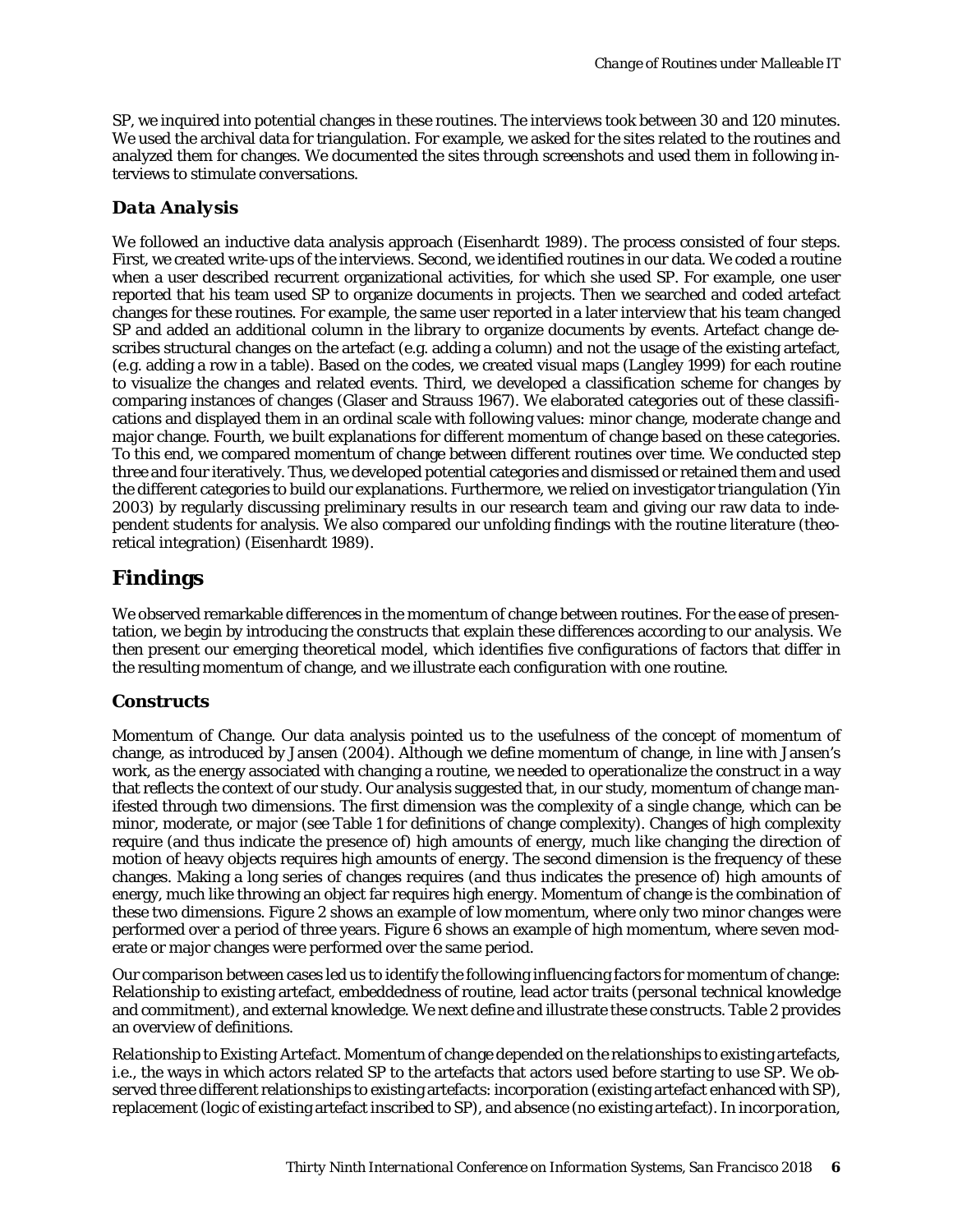users left the existing artefact unchanged but integrated or supplemented it with SP. For instance, in the machine reservation routine, actors used a worksheet (*existing artefact*) to execute the routine. The actors then uploaded the worksheet to SP to improve access and to enable notifications about updates. The new routine thus relied on both the existing worksheet and on SP. In *replacement*, actors transferred the business logic from the existing artefact to SP and abandoned the existing artefact. For example, in the experimental trial documentation routine, the actors abandoned the file share (*existing artefact*) and transferred its business logic to SP. In *absence*, there is no existing artefact. For instance, a quality manager wanted to enable the organization to share information about production norms. Since no artefact existed, he created a SP library to store and to structure the production norms.

| <b>Change Complexity Definition</b> |                                                                                                                                                            |
|-------------------------------------|------------------------------------------------------------------------------------------------------------------------------------------------------------|
| Minor                               | Actors incorporate out-of-the box functionalities of SP (i.e., functionalities that<br>do not require configuration) in their routine.                     |
| Moderate                            | Actors configure SP standard elements or incrementally configure previously<br>created artefacts and incorporate the configured artefact into the routine. |
| <b>Major</b>                        | Actors configure and combine several functionalities and/or technologies for<br>the first time and incorporate the created artefact into the routine.      |

#### **Table 1. Change Complexity**

<span id="page-6-0"></span>*Embeddedness of Routines*. Momentum of change also depended on the embeddedness of routines. In our data analysis, we operationalized embeddedness as a two-dimensional construct. The first dimension refers to the level at which the routine is performed, which can be team, department, or organization. At higher levels, routines display stronger embeddedness since it is more likely that actors with different competencies and interests are involved. For instance, the investment controlling routine involved controllers from different business units of the organization and required the integration of figures from all these business units. This routine was, hence, at the organizational level. An example for a routine on team level was the process management routine. The quality managers created a repository for all documented processes and managed it within their team. The second dimension refers to the degree of specialization of the tasks that are part of the routine. Specialization refers to the difficulty with which actors can be replaced by other actors in the performance of the tasks that are part of the routine. Specialization is high if many tasks require to be executed by specific actors. Higher specialization means stronger embeddedness of the routine because the routine requires coordination among the specialists. An example of high specialization was the product portfolio management routine. In this routine, product managers had to provide detailed information about their products—information that only these particular product managers were able to provide. An example for low specialization was the company report routine. In that routine, three secretaries composed a company report. Any secretary could update the document and finalize the report. We coded embeddedness as strong when actors had to interact at least on department level and if specialization was high. Otherwise, we coded embeddedness as weak.

*Lead Actor Traits*. Momentum of change also depended on lead actor traits. Lead actors were actors (either a single person or a small group) that performed the routine and initiated the use of SP for the routine. We identified two important lead actor traits that affected momentum of change: Personal knowledge and commitment. *Personal knowledge* refers to the lead actor's knowledge about malleable IT. Lead actors with strong technical knowledge were able to configure SP based on their demands. Actors with low technical knowledge had a limited amount of experience and were able to use only out-of-the box functionalities of SP. Actors with medium personal knowledge were able to conduct a narrow range of configurations that they had experienced before. Actors with high personal knowledge were able to conduct a wide range of configurations and learn new configurations on their own. *Commitment* denotes the lead actor's willingness to expend energy and effort to improve the routine. While in some cases lead actors were highly committed to improving routines and to having performed the artefact changes that are necessary to this end, in other cases lead users lacked commitment, often because the routine was not of high importance to them. An example of high commitment was the manager of the consulting team that performed the project organization routine. The manager placed high importance on providing other project members with effective project management templates. He, hence, did not eschew efforts to develop the artefact in order to achieve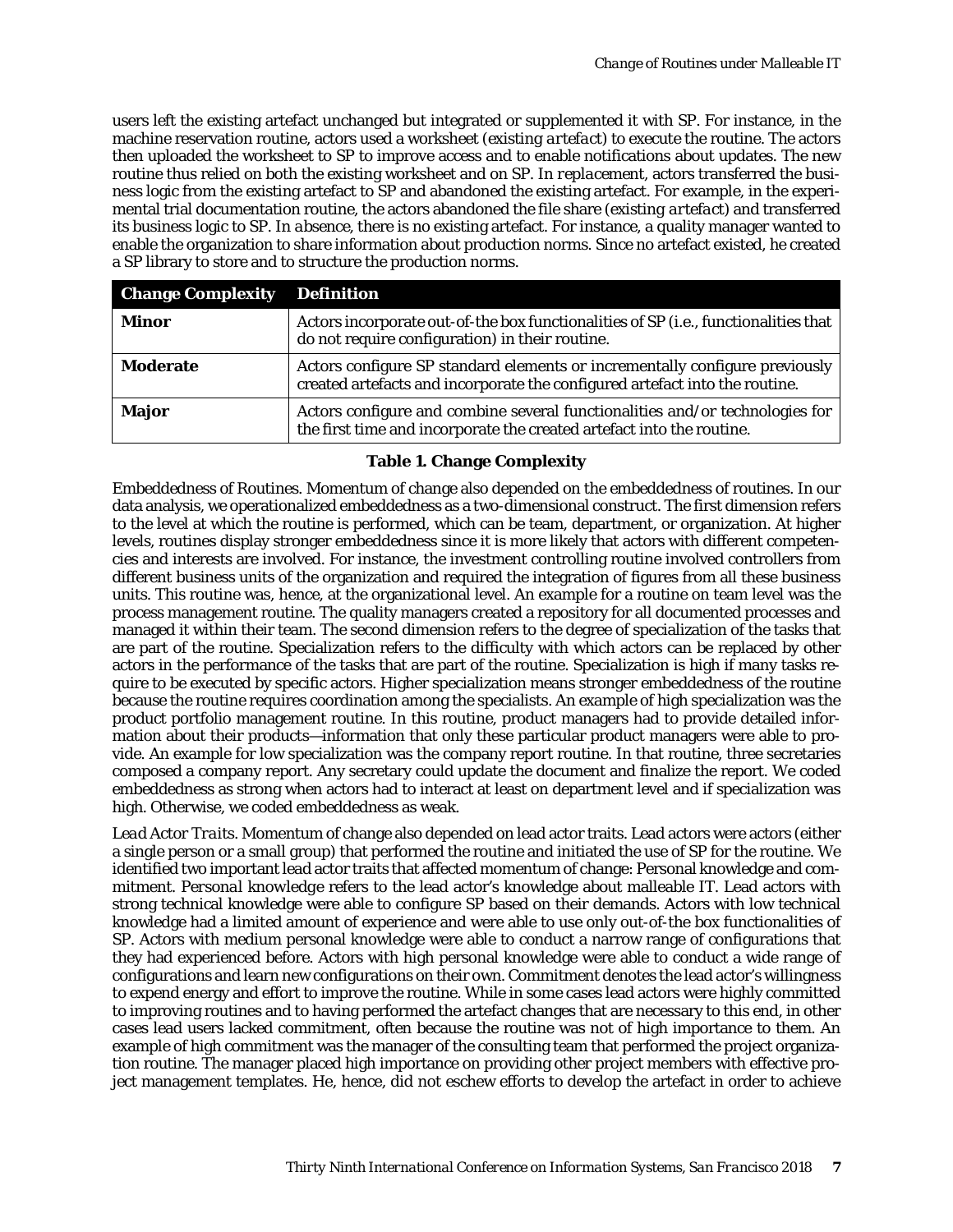this goal. An example for low commitment was the lead actor in the machine reservation routine. She created the initial artefact with SP but did not see it in her responsibility to configure the artefact further.

*External Knowledge*. Momentum of change also depended on external knowledge. By external knowledge, we mean the active involvement of actors that had strong technical knowledge of SP but that were not involved in the routine (hence qualifying as external). In our data, lead actors often had to initiate the contact to and mandate changes to such external resources. For example, the lead actor in the helpline routine searched for help to configure SP and found it by a SP consultant.

| <b>Construct</b>                              | <b>Definition</b>                                                                                                                                                                                                                       |  |  |  |
|-----------------------------------------------|-----------------------------------------------------------------------------------------------------------------------------------------------------------------------------------------------------------------------------------------|--|--|--|
| <b>Embeddedness of</b><br><b>Routine</b>      | Interdependence between tasks of multiple actors within the routine.<br>Conceptualized with specialization of actors in the routine and the<br>level of the routine within the organization: Team, department or<br>whole organization. |  |  |  |
| <b>Relationship to Exist-</b><br>ing Artefact | The way how actors relate the new malleable IT to existing artefacts<br>(i.e., artefacts that actors used as part of the routine before starting to<br>use the new malleable IT).                                                       |  |  |  |
| Incorporation                                 | The existing artefact, as a whole, is integrated into or supplemented<br>by malleable IT. Malleable IT thereby extends the existing artefact<br>with new functions. The existing artefact remains part of the routine.                  |  |  |  |
| Replacement                                   | The business logic from the existing artefact is transferred to mallea-<br>ble IT. The existing artefact is abandoned.                                                                                                                  |  |  |  |
| Absence                                       | No existing IT artefact is part of the routine.                                                                                                                                                                                         |  |  |  |
| <b>Personal Traits</b>                        | Personal capabilities of lead actors of the routine.                                                                                                                                                                                    |  |  |  |
| <b>Personal Knowledge</b>                     | The lead actor's technical knowledge about malleable IT.                                                                                                                                                                                |  |  |  |
| Commitment                                    | The extent to which the actor is willing to expend effort and energy to<br>improve the routine.                                                                                                                                         |  |  |  |
| <b>External Knowledge</b>                     | Active involvement of actors, who have no relationship to the routine,<br>in the configuration of malleable IT.                                                                                                                         |  |  |  |

#### **Table 2. Construct Definitions**

#### <span id="page-7-0"></span>*Model*

Our analysis revealed five configurations that led to three different levels of momentum. Our model in [Fig](#page-8-0)[ure 1](#page-8-0) displays these configurations by showing five paths starting on the left-hand side with "Relationship to Existing Artefact" and ending on the right-hand side with the level of momentum. Each path presents one configuration. We present each configuration in the subsequent paragraphs, including one example routine in detail. For each example, we also visualize the routine changes in Figure 2 to Figure 6. In these diagrams, the primary axis shows when changes occurred while the secondary axis shows the complexity of the change (see Table 1 for definitions). Table 3 summarizes the configurations and the resulting momentum for all examples.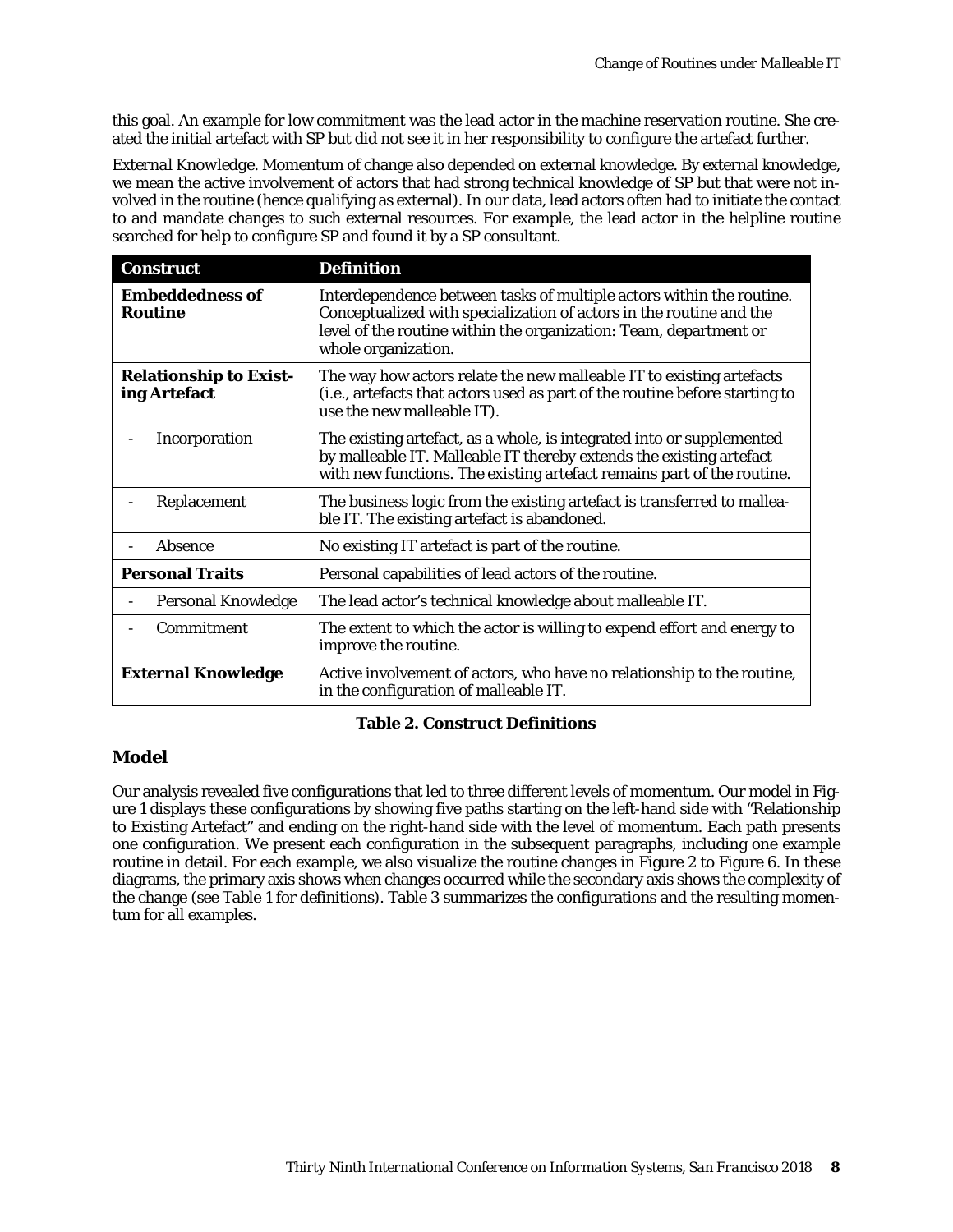

**Figure 1. Emergent Theory**

<span id="page-8-0"></span>

| Configuration                           | <b>Momentum</b><br>of Change | <b>Embedded-</b><br>ness | <b>Relation</b><br><b>Existing Ar-</b><br>tefact | to Commit-<br>ment | Knowledge<br>(Personal or<br><b>External</b> ) |
|-----------------------------------------|------------------------------|--------------------------|--------------------------------------------------|--------------------|------------------------------------------------|
| Dominant<br><b>Existing</b><br>Artefact | Low                          | Weak                     | Incorporation                                    | Low                | Low                                            |
| Quick Win                               | Low                          | Weak                     | Absence                                          | Low                | High                                           |
| External<br><b>Knowledge Infusion</b>   | <b>Moderate</b>              | Weak                     | Replacement                                      | Low                | External                                       |
| Dominant Lead Ac-<br>tor                | <b>Moderate</b>              | Weak                     | Replacement                                      | High               | High                                           |
| <b>Complex Change</b>                   | <b>High</b>                  | <b>Strong</b>            | Absence                                          | High               | High                                           |

**Table 3. Examples Routines Configurations**

# **Configuration 1: Dominant Existing Artefact**

The incorporation of the existing artefact is the dominant property of the first configuration and leads to low momentum of change. We observed six routines that incorporated the existing artefact into SP and displayed similar patterns. One of these routines is the machine reservation routine in the production planning team, which we use as an example to illustrate this configuration.

In the machine reservation routine, production planners and sales people coordinated machine deliveries to customers in China. The existing artefact of the machine reservation routine was a worksheet, which contained all orders and their status. Actors from both teams updated the worksheet whenever the status of an order changed. Once they updated the sheet, they sent the new version to all actors by e-mail. This artefact usage led frequently to inconsistencies in the worksheet.

The production planners became aware of SP in late 2014 and wanted to test the technology in the machine reservation routine: "We are interested in the possibilities of SP especially regarding collaboration in boundary crossing projects." Therefore, the production planners set up a SP site based on an out-of-the box template including a library to store documents (minor change, see change no. 1 in Figure 2). In this library, they uploaded the existing worksheet and stored it such that is was accessible to all actors (*relationship to*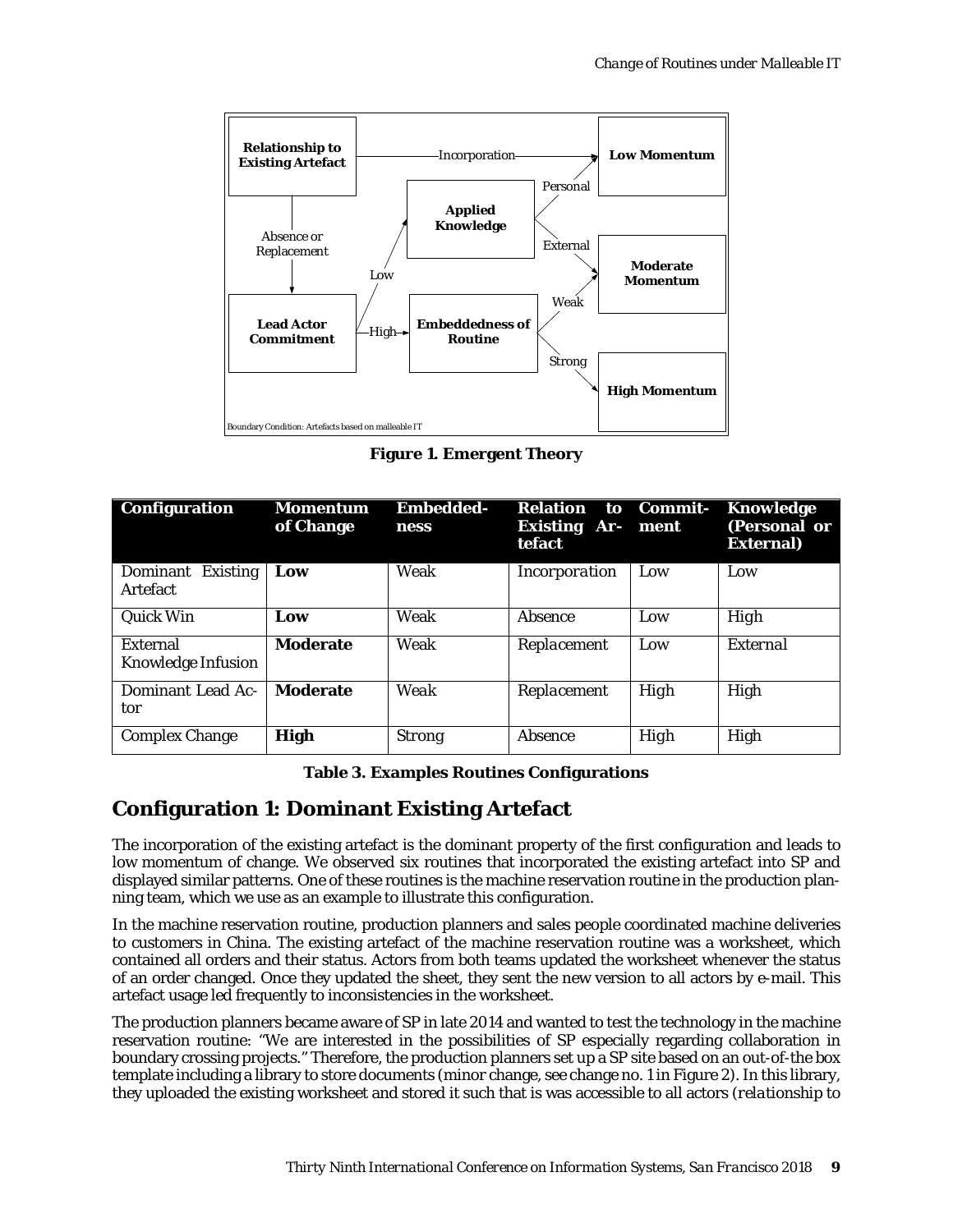*existing artefact: incorporation*). Henceforward, the actors tracked any order status change in the worksheet uploaded on SP. In the beginning, the actors needed to check frequently whether other actors had updated the worksheet, given they did not send e-mails anymore. To reduce the need for frequent checking, they activated e-mail alerts, a standard functionality of SP that sends notification e-mails on updates (minor change, see change no. 2 in Figure 2). No further changes to the routine occurred during the subsequent 2.5 years.



**Figure 2. Machine Reservation Routine**

<span id="page-9-0"></span>

**Figure 4. Experimental Trial Documentation**



<span id="page-9-1"></span>**Figure 6. The Product Portfolio Routine**

Without changing the routine, the actors forewent potential for improvement. For example, the actors were still unable to update the worksheet concurrently (i.e., only one actor at a time could edit the worksheet). The actors could have replaced the worksheet with a list in SP, which would have allowed editing several rows concurrently. Although the lead actor knew about this possibility, she did not initiate the change since it would have significantly modified the performance of the routine. The other actors would have to understand the unknown feature of SP lists instead of the known worksheet. Thus, they were satisfied with the current artefact and did not invest any further efforts.

In summary, the incorporation of the existing artefact did not provide enough impulse to generate lasting momentum. We conclude that the continued presence of the existing artefact leads to low momentum for two reasons. First, the actors have to adapt their performances only marginally, e.g., open the worksheet from SP and not from e-mail attachment. Thus, they do not feel disrupted in their performances. Second, actors do not have to dive deep into the functionalities of SP since only minor adaptations are required to incorporate the artefact. This draws the attention away from SP and the potentials for change it affords. We term this configuration dominant existing artefact because the continued presence of the existing artefact draws attention away from potential improvements, keeping the momentum for routine change low.



**Figure 3. Event Documentation Routine**



**Figure 5. Project Organization Routine**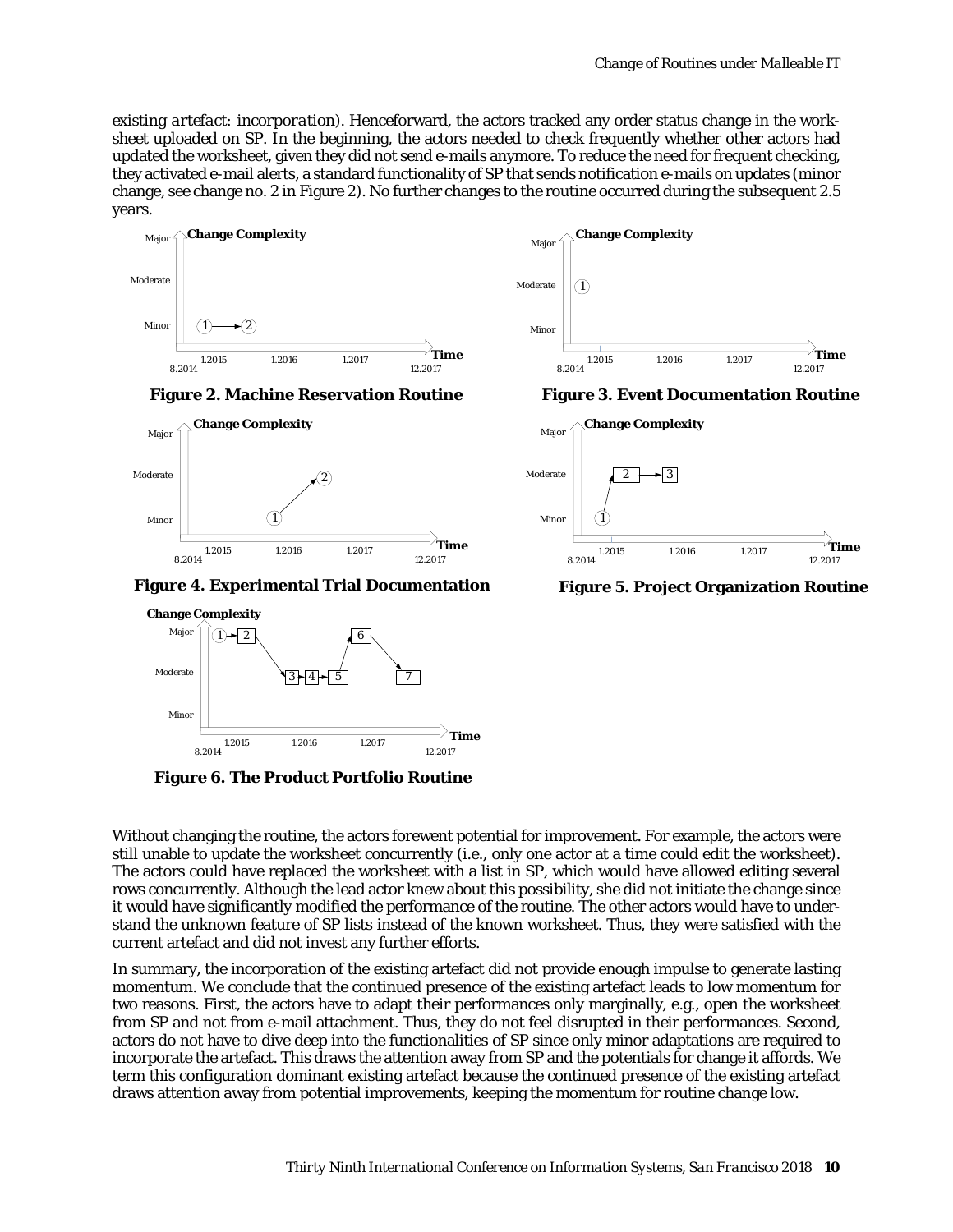# **Configuration 2: Quick Win**

The second configuration is characterized by the absence of existing artefacts, low lead actor commitment, and high personal knowledge, a combination that led to low momentum of change. We observed two routines that were instances of this configuration. One of these is the event documentation routine in the internal consulting team, which we subsequently use as an example.

The consulting team conducted many workshops, which generated many output documents (i.e., documents that recorded the outcomes of workshops). Since the workshops were parts of bigger projects or programs, an important question for all involved actors was where to store, and find, output documents. No technical solution for this problem existed (*relationship to existing artefact: absence*).

One consulting team member possessed high personal knowledge about SP, which he had gained during his involvement in the SP implementation project (*high personal knowledge*). He realized that a combination of the SP features of pages, views, and metadata could help resolve this problem. He placed all output documents in a central library in SP. For each workshop, he created a page and used views and metadata to display only the relevant outputs of the workshop (moderate change, see change no. 1 in Figure 3). He used this approach in his projects to document workshops in late 2014. However, as a lead actor, he had no interest to further develop or promote this use of SP since he created it to solve a problem at hand and not to invest into the routine (*low lead actor commitment*). Other actors copied his idea but also perceived it as a quick solution and did not modify or enhance it. The lead actor and those that copied from him made no further changes to the routine during our observation period.

The actors did not leverage the full potential that SP would have offered them in improving their routine. For example, the creation of the event sites required a lot of manual work. One user stated: "It looks really nice but it is too much effort." With additional artefact changes, these steps could have been simplified, standardized, and automated in all instances in which the solution was used. Nevertheless, this was not in the interest of the lead actor, for whom the manual steps were less challenging than for other users. The other users, in turn, did not have access to the knowledge that would have been required to make these improvements.

In sum, when lead actors are knowledgeable but lack commitment, they tend to improve that part of the routine in which they are involved but eschew efforts for helping to improve the other parts of the routine. In other words, they focus on quick local rather than on more effortful global improvements of the routine although their personal knowledge would allow them to move beyond quick local changes. Given this focus on quick short-term gains, we term this configuration quick win. Malleable IT invites quick wins given that artefacts can be modified fast by single users.

# **Configuration 3: External Knowledge Infusion**

Configuration 3 differs from configuration 2 in that the applied knowledge is not the personal knowledge possessed by a lead actor but external to the routine. This configuration led to moderate momentum of change. We observed four routines that were instances of this configuration. One of these routines was the experimental trial documentation routine in the test team of the R&D department.

The test team executed experiments upon requests by customers. In these tests, the test team prepared machines and conducted trials. The team needed to document the tests with pictures and documents to answer the customer requests. Since the work was conducted on team level and specialization in this team was low, this routine qualified as weakly embedded. Before the implementation of SP, the test team stored the pictures and documents on a file share.

A R&D manager, who was not part of the test team, suggested that the test team use SP to support the experimental trial documentation routine. He supported the team with the implementation in late 2015. Initially, he suggested storing the documents on SP instead of the file share (*relationship to existing artefact: replacement*). Therefore, he created a standard site and showed it to the team (minor change, see change no. 1 in Figure 4). He advertised further advantages of SP, such as full-text search and versioning. In a next step, the manager and the test team discussed ways to improve data organization by metadata, which led to changes in the library structures through configurations (moderate change, see change no. 2 in Figure 4). After this, the test team migrated all data from the file share to SP to have a standardized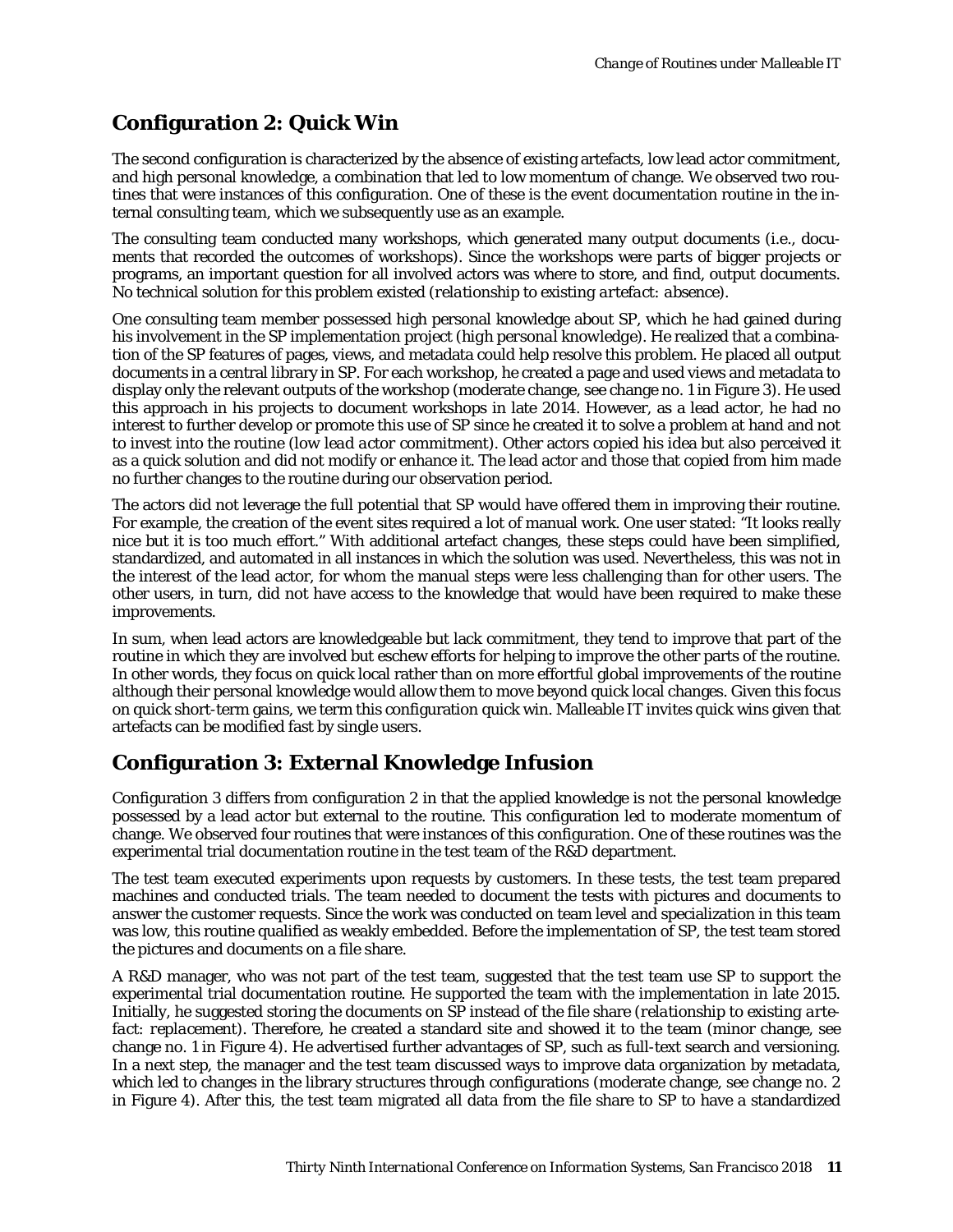structure. Due to automation desires and security concerns, the test team searched for a solution to centralize basic data (e.g. customer names) and to add permissions to certain documents. The manager tried to support the test team also in these demands and suggested some solutions. However, since the experimental trials were not part of his core tasks, he did not invest too much effort in finding solutions and reduced his efforts when he had other, more pressing tasks. The test team members showed no initiative to initiate changes on their own (*low lead actor commitment*). Thus, the actors did not actualize the additional potential for change, such as creating a repository for customer master data or compiling reports from different documents. Although they were aware of the possibility of making these changes, they did not perform them within our observation period.

In summary, when lead actor commitment is low, the presence of external knowledge provide some impetus by showing potentials for improvement of the routine based on the malleable IT. In such scenarios, the combination of external knowledge and the actors' needs leads to moderate momentum for change. Although in particular the external knowledge stimulates the momentum by bringing in ideas, low lead actor commitment and the limited interests of external resources curtail the momentum to a moderate level. We term this configuration external knowledge infusion.

# **Configuration 4: Dominant Lead Actors**

The configuration 4 and 5 differ from configurations 2 and 3 in that lead actor commitment is high. Specifically, configuration 4 combines absence or replacement of existing artefact, high lead actor commitment, and weak embeddedness and leads to moderate momentum for change. We observed seven routines that were instances of this configuration. The project documentation routine, which we subsequently use for illustration, was one them.

The consulting team was a small team of four members, but it conducted many projects within Alpha. Each project was unique while all projects had in common that project members had a need to share information throughout the project. The project members used documents for this purpose and administered the created documents within the project team. The routine was of low specialization given that virtually any actor was able to upload, move or change a document. Therefore, this routine qualified as a routine with weak embeddedness.

Before the implementation of SP, the consulting team administered documents in file shares, which created some problems: "The users forgot the links and were unable to find the documents." The consulting team became aware of SP because one team member managed the implementation project. This project manager became an important source of technical knowledge in his team (*high personal knowledge*) since he learned much about SP during the project and implemented several artefacts based on SP. He initiated the use of SP in his team. At the end of 2014, the consulting team started to manage all new projects with SP. In the beginning, they used standard project sites (minor change, see change no. 1 in Figure 5) and replaced the folder structures in file shares with libraries in SP (*relationship to existing artefact: replacement*). Beside these out-of-the box functionalities, the consulting team used the metadata columns functionality of SP to define attributes for documents and, thus, make them easier to find. The project managers had the discretion to create and modify metadata to suit their demands in the projects. In the first months, the project managers used this discretion to configure new metadata columns like columns for events or document owners (moderate change, see change no. 2 in Figure 5). These changes affected the performances of the routine. The actors had to think about who added and changed the metadata, how documents were classified, and how they presented the documents in different views.

The document organization diverged between projects and led to inefficiencies due to diverging ways of using metadata. After a few months, the manager of the consulting team tackled this problem. Since he perceived the project sites in the responsibility of his team (*high lead actor commitment*), he forced his project managers to discuss their experiences. In winter 2015, he stated: "I decided that we will standardize our project sites in SP. […] We discussed our experiences and defined a new template for our sites." This template contained several custom metadata columns (moderate change, see change no. 3 in Figure 5) and became the standard for projects sites of the consulting team. Although the template became compulsory, the project managers still had discretion to adapt their projects. However, our interview partners did not report any further changes until the end of our observations.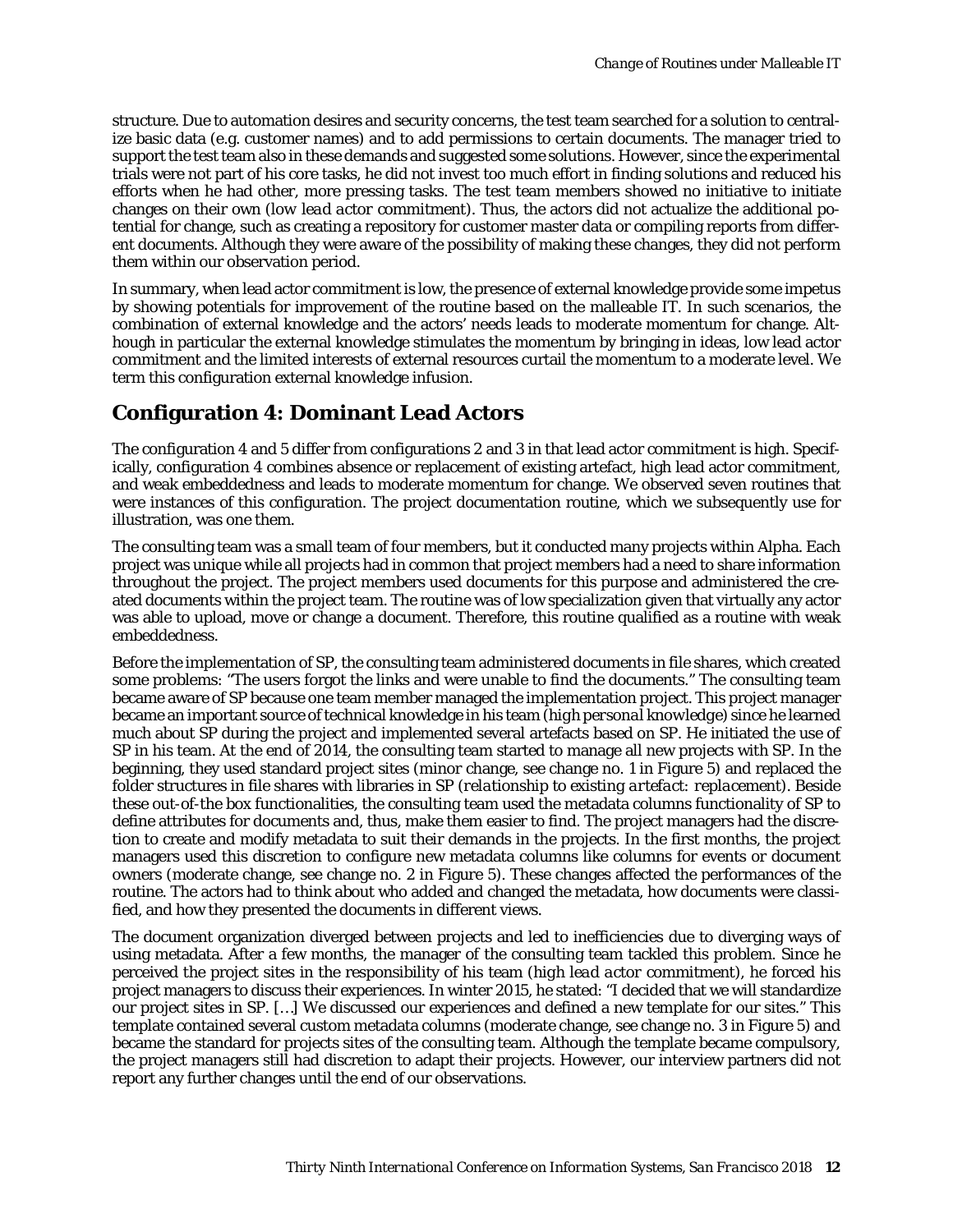In summary, committed lead actors can drive momentum for weakly embedded routines. The lead actors have goals (e.g. to improve project documentation) and initiate changes that help achieve these goals. Because of their high commitment, lead actors do not stop after a first change but make a sequence of changes, where the results of each change point to ways for further improvement. Weak embeddedness plays a dual role in this configuration. On the one hand, weak embeddedness facilitates making these changes, since other actors can still do their work in similar ways as before and, hence, are unlikely to voice their objections. On the other hand, the lack of input from others also limits momentum for change because suggestions for improvement are only made by the lead actor, resulting in overall moderate momentum of change. Given the dominant role of the lead actor as the source for momentum, we term this configuration dominant lead actor.

### **Configuration 5: Complex Change**

Configuration 5 differs from configuration 4 in that the routine is strongly embedded. It was the only configuration that resulted in high momentum of change. We observed five routines that were instances of this configuration. The product portfolio management routine in the R&D department was one them.

The product portfolio management routine aimed at consistent reporting of Alpha's product portfolio within the R&D department. Previously, the different divisions of Alpha had different routines for reporting the status of their product portfolios. Since these reports relied on different data and contained different information, the managers were not able not aggregate them to a global report (*relationship to existing artefact: absence*). Due to the high specialization of the tasks of providing information about the products and due to the high level (department) on which the routine is conducted, this routine qualified as strongly embedded.

The management made the decision to build a new artefact for the product portfolio management routine (*high lead actor commitment*). The responsible project manager decided to build the artefact based on SP because he wanted to involve the different product managers directly. He said: "We get the numbers from the ERP system. However, the pure numbers are not that important. I am interested in the statements. This is information that I can collect with SP." Therefore, in summer 2014, he created a SP site and defined a structure to represent the portfolio. He used lists and libraries for this representation and combined them in a sophisticated manner by creating columns and using look-ups to connect the lists (major change, see change no. 1 in Figure 6). He used this version to discuss the artefact with product managers, who were the target users of the routine. In spring 2015, he realized that his chosen structure was not manageable and did not fit the existing structures of the product portfolio management. He created a new SP site and recreated the structures based on his made experiences (major change, see change no. 2 in Figure 6). Additionally, he became aware of a new technology, Microsoft Power Pivot that he could use to visualize the data. Until January 2016, he made a few more configuration changes to improve the routine (moderate change, see change no.3 in Figure 6). The project manager presented the current version to the management, who were pleased about the improvements.

In March 2016, the CEO announced that the use of the created artefact was compulsory. This led to more feedback by the users to meet their requirements. The project manager collected this feedback and tried to incorporate it. He summarized: "The main contributors do not gain much value out of using the artefact. I try to resolve this issue, which will hopefully lead to more acceptance." In a first step, he adjusted the structures of the sites again based on the feedback (moderate change, see change no. 4 in Figure 6). In a second step in autumn 2016, he provided the users with automatic updates of data through configurative changes (previously he had to update visualizations manually) (moderate change, see change no. 5 in Figure 6). He still had not satisfied all actors but focused on improvements in the integration of Power Pivot with ERP data and SP. This change demanded complex adaptations of the SP sites (major change, see change no. 6 in Figure 6). In summer 2017, the project manager focused on the other user demands. He planned to improve the existing input forms with autocomplete and standardized values to allow faster data input (moderate change, see change no. 7 in Figure 6). The project manager stated in one of the last interviews: "Adaptations to SP to support the routine led to discussions about the routine. This was the real benefit."

In summary, our analysis suggests that high momentum of change is created when actors decide to support a strongly embedded routine with a new artefact (either replacement or absence of existing artefact). This decision implies high commitment to the change by lead actors. The strong embeddedness leads to major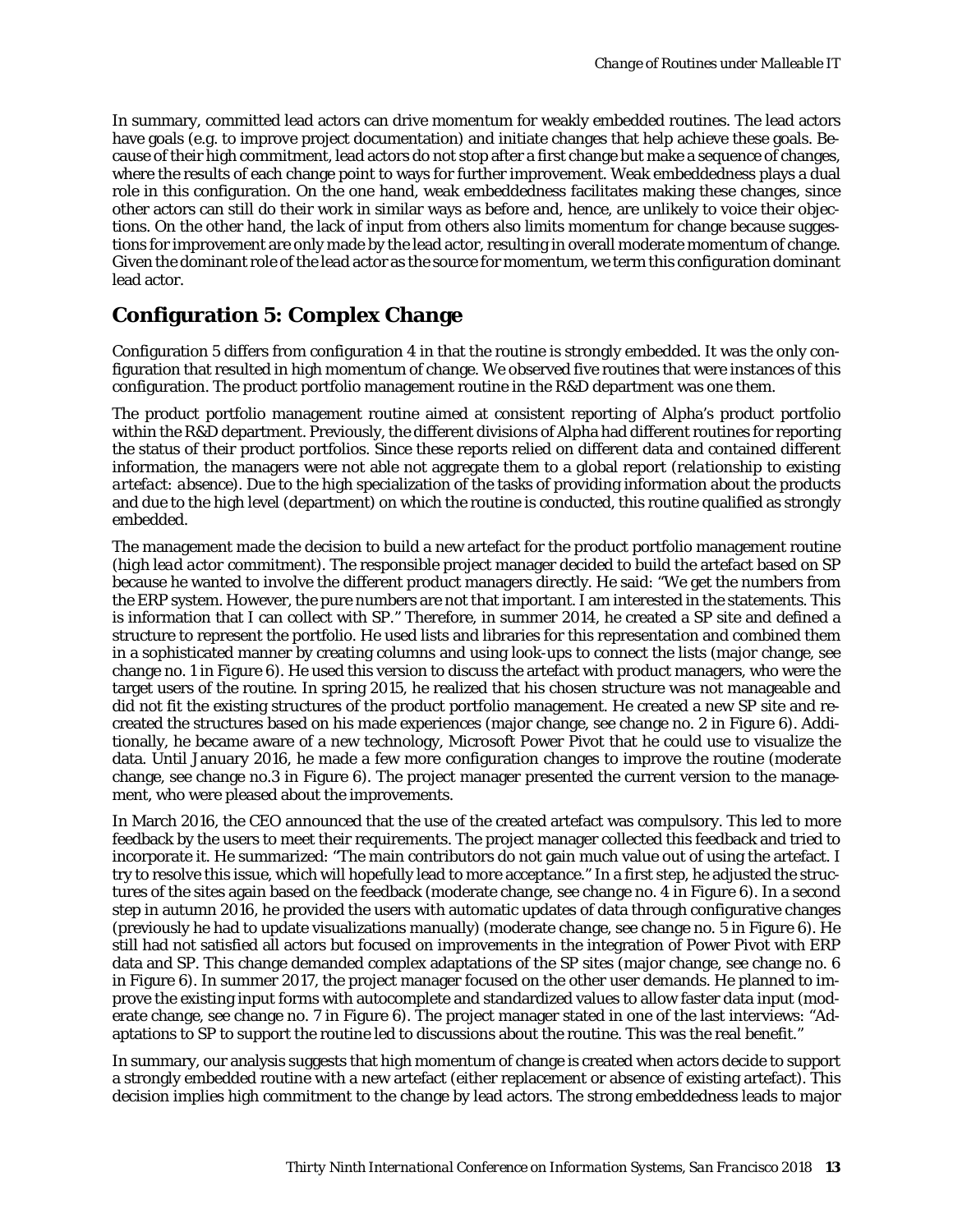change complexity since actors have to combine the generic functions of SP to support the routine. It also leads to tensions between the artefact and the routine understanding of different actors in all perceived cases. Actors may give feedback that the artefact does not match with their understanding of the routine. The lead actor may react to this feedback and may change the artefact. Hence, high momentum of change results from strong embeddedness, which mobilizes all actors involved in the routine and makes the changes to be performed relatively complex. We therefore term this configuration complex change.

### **Discussion**

In this paper, we investigated the complex relationship between routines and artefacts under malleable IT and built on the concept of momentum to describe the intensity of a series of interrelated changes to a routine and to its related artefacts. We found that momentum varied substantially between routines. By comparing routines, we identified the embeddedness of routines, the relationship to existing artefacts, lead actors' personal traits (particularly personal knowledge and commitment), and external knowledge as influencing factors on momentum of change (represented by change frequency and change complexity). Our emerging theory suggests that different configurations of these factors lead to different momentum of change under malleable IT.

#### *Contributions*

Our research contributes to the literature on organizational routines and artefacts by (1) proposing a model to explain momentum of routine change under malleable IT, (2) uncovering differences between weak and strong embedded routines, and (3) shedding light on the role of existing artefacts in shaping routine change.

Our first contribution lies in proposing an emergent theory that explains the momentum of routine change under malleable IT. The literature on the role of artefacts implicitly acknowledges the key role of momentum by emphasizing long series of changes (e.g. Goh et al. 2011; Leonardi 2011; Volkoff et al. 2007), but it has not theorized or attempted to measure momentum. An important contribution to this stream of research is thus to propose the construct of momentum of change and show how to measure the construct. In line with the literature on artefacts (e.g. Goh et al. 2011), we find that lead actors play a key role for generating sufficient momentum. While our emphasis on lead actors is in line with the literature on artefacts, our study goes beyond that literature by pointing out commitment and personal knowledge as two lead actor characteristics that are particularly relevant under malleable IT. Commitment and personal knowledge are important because malleable IT puts a heavy burden on actors, by requiring them to initiate changes and to conceive ways to configure the malleable IT such that the new version of the routine becomes possible.

It is also insightful to compare our emerging theory with Jansen's (2004) work. Whereas Jansen examined one case of strategic, cultural change in which IT did not play a prominent role, our study examined 24 instances of rather micro-level changes in which change was enabled by the potential of malleable IT. While Jansen's results point to an important role of the commitment of executive change leaders, our findings emphasize the commitment of lead actors. In contrast to executive change leaders, lead actors need not be managers. A lead actor can be any actor involved in a routine who takes the initiative to improve the routine by exploiting the potential offered by malleable IT. Hence, in contrast to strategic change initiatives, routine change enabled by malleable IT requires at least one committed individual that leads the change process, often in absence of any formal mandate. In contrast to Jansen's study, we found not only the commitment but also the knowledge of this actor to be of high importance, which is likely due to the complexity associated with configuring malleable IT (Lehrig et al. 2017).

Our second contribution lies in new insights how embeddedness affects change of routines. Although we had expected that weakly embedded routines would show higher momentum of change than highly embedded routines (Howard-Grenville 2005), we found the opposite. Indeed, few weakly embedded routine artefacts changed more than once within the observation period, whereas strongly embedded routines changed more often. We attribute this to the missing reactions of actors to changes for weakly embedded routines. Thus, when routines were weakly embedded, actors did not enact their agency regarding changes to the artefact (D'Adderio 2011). These struggles among different agencies are an important source of momentum. When routines are weakly embedded, actors do not voice competing views, and the lead actor carries the burden of creating momentum for these routines. Conversely, when routines are strongly embedded, other actors engage more strongly in discussions about how artefacts should support the routine, which drives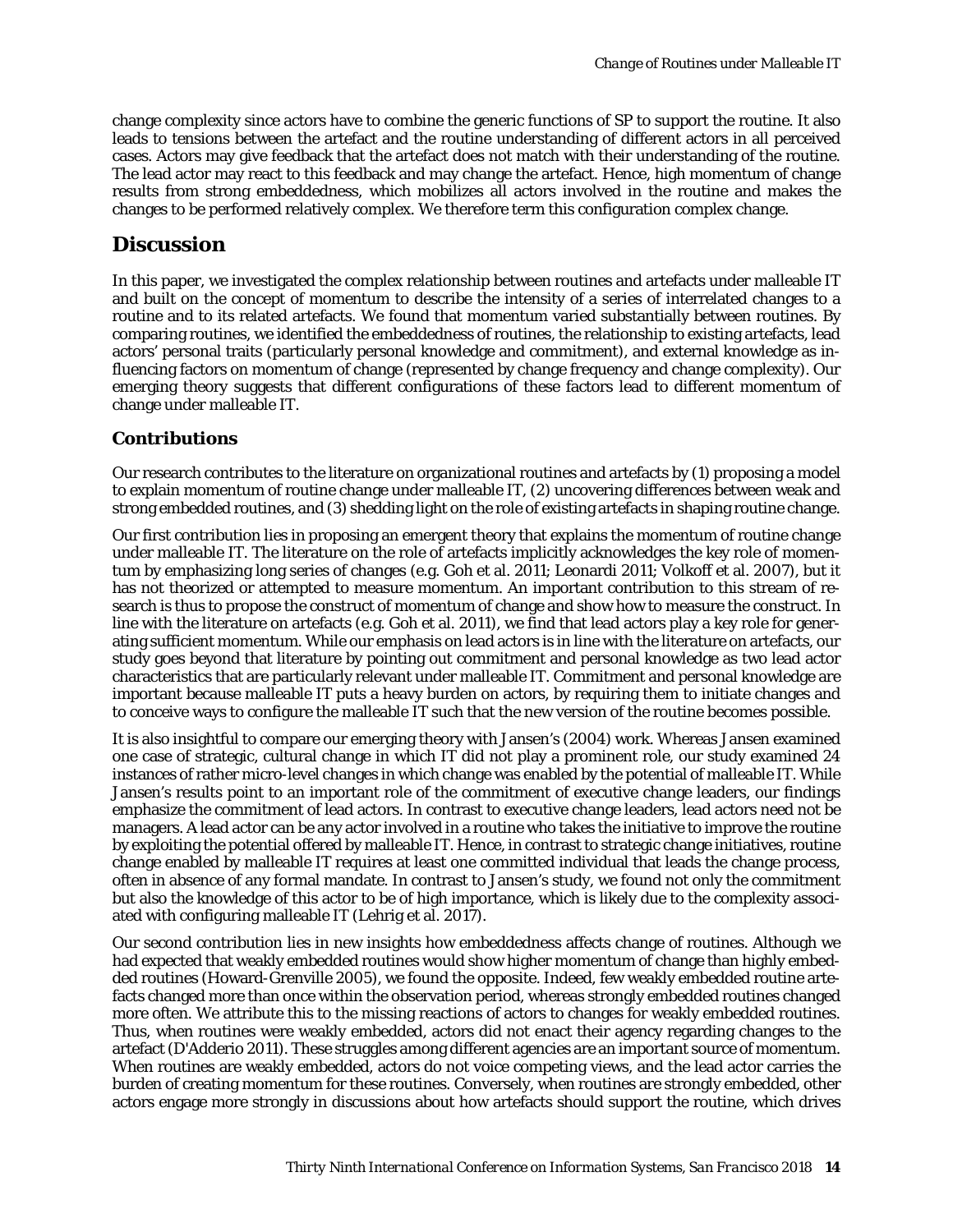momentum. Additionally, strongly embedded routines needed a bigger initial change impulse (i.e., higher change complexity) to initiate a change at all. Like a heavier stone needs more effort to start rolling, once it rolls inertia prolongs its movement compared to a smaller stone. Similarly, the higher efforts for initial changes provided more momentum to strongly embedded routines and kept them "rolling". Although our findings deviate thus from the often articulated idea that strong embeddedness is associated with lower intensity of change (Howard-Grenville 2005), our findings are in line with existing research on routines under hard-to-change IT in which big investments lead to high momentum despite strong embeddedness (e.g. Berente et al. 2016; Goh et al. 2011). In conclusion, we contribute to deepen our understanding of the role of embeddedness in routine change under malleable IT. Higher embeddedness keeps routines persistent in phases of stability since the initial thresholds are higher to initiate changes. But higher embeddedness also keeps routines going in phases of change since the invested efforts mobilize resources and trigger agency.

Our third contribution is the identification of how different relationships to the existing artefacts influence the routine change under malleable IT. Although the importance of artefacts for routines is undisputable (D'Adderio 2011), their role in change processes remains blurry. Existing literature analyzes the replacement or creation of artefacts and their following evolution (e.g. Goh et al. 2011; Leonardi 2011) but does not consider the incorporation of existing artefacts with new IT. Malleable IT facilitates such changes. Incorporation of existing artefacts can easily been overseen since its created momentum for change is minimal. Nevertheless, it is important to understand that incorporation can generate value by allowing the adoption of new IT as SP with minimal change efforts. For replacement and creation, we encountered higher momentum under malleable IT. Although these two scenarios create similar results for momentum, the underlying mechanisms differ. Replacement can drive changes through comparison with and recreation of the existing artefact whereas creation in the absence of existing artefacts can drive changes through the origination and the related struggles (D'Adderio 2011). The differentiation between these three scenarios provides a new perspective that moves attention from properties of the artefact to the relationship of the new artefact with existing artefacts. In sum, we introduce incorporation as a new relationship scenario of existing artefacts in routine change and propose that researchers should pay more attention to the different relationship scenarios of existing artefacts, since this might explain differences in routine changes that cannot be attributed to the properties of the artefact alone.

### *Future Research*

Our research opens avenues for future research. It would be interesting to have more case studies that analyze routine change under malleable IT. Additional factors as organization related factors could be uncovered that contribute to the extension of our emergent theory. Furthermore, additional case studies with this set-up could test our model. Studies with longer observation periods would also be beneficial. Longer observation periods like in the work of Leonardi (Leonardi 2011, more than 10 years) would help to identify whether momentum of change may varies for artefact that emerge later, e.g. these artefacts may display a lower change frequency than in the beginning because of existing experiences. Our data show antecedents for this possibility. Future research could also widen the scope of observed artefacts and their technologies. Most routines do not solemnly rely on one artefact but on multiple artefacts (D'Adderio 2011). In our study, we focused on SP related artefacts only. The relationship between multiple artefacts could influence momentum of change and would generate a more complete picture of IT induced changes. Advanced analysis methods as the one suggested by Gaskin et al. (2014) could help to achieve this goal. Finally, it would be interesting to generate models for momentum of change under different technologies, e.g. hard-to change IT, and compare them to our model for malleable IT.

### *Practical Implications*

Our findings have also implications for praxis. Organizations can use our findings to support adoption of malleable IT. A first insight for praxis is that malleable IT on its own does not create change in organizations. Without commitment of actors, malleable IT only creates low momentum. Actors must give the generic functions of malleable IT a purpose in their routines to change and improve them. This requires commitment and knowledge about the technology. Organizations can use this insight and foster commitment for artefacts among lead actors to generate higher momentum. A second insight for praxis is the effect of different adoption patterns of existing artefacts on momentum. The incorporation of artefacts leads to low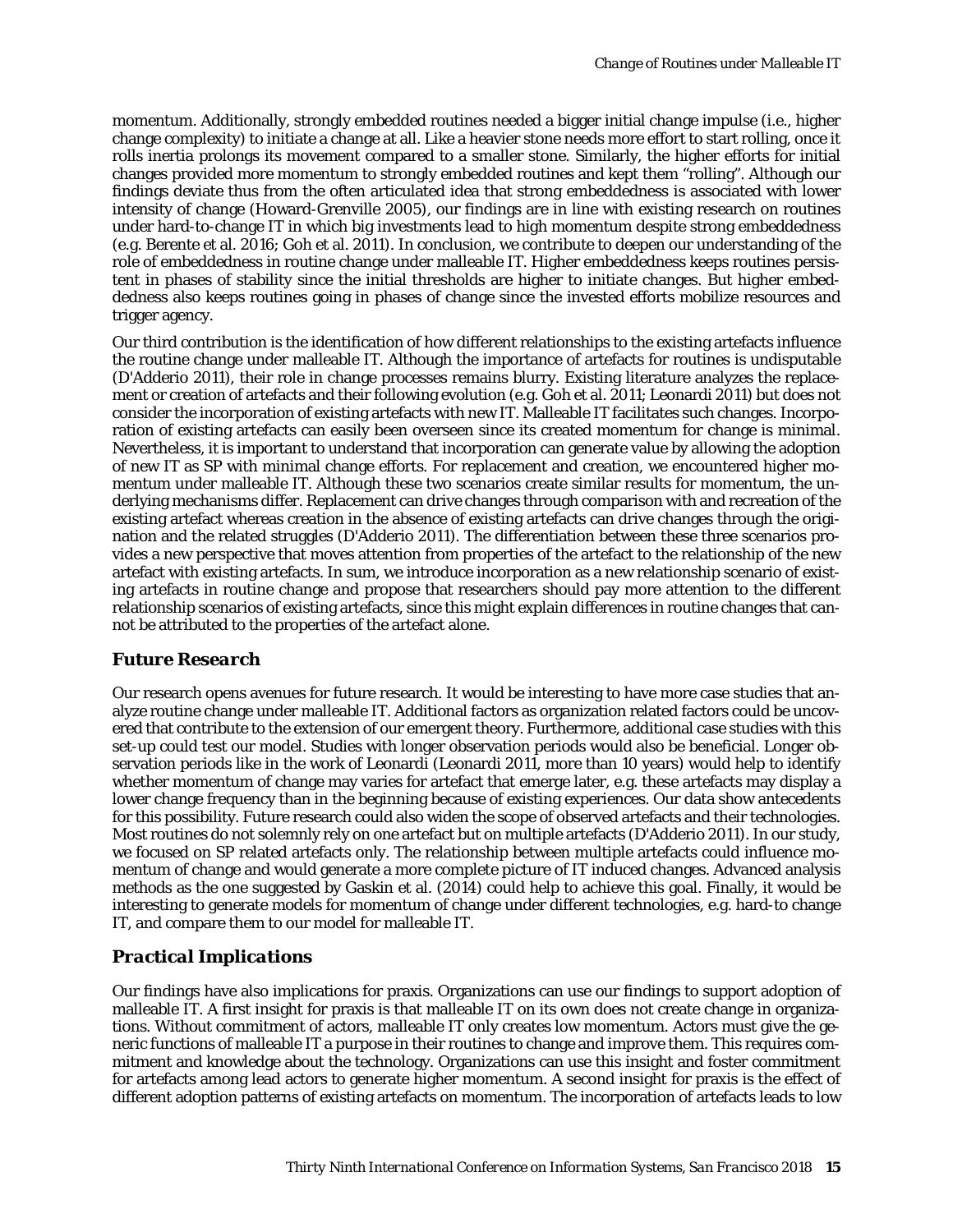momentum whereas replacement and creation of artefacts create higher momentum. Organizations or lead actors can use these different strategies to generate or prevent momentum of routines depending on available capacities. A third insight for praxis is the huge effect of lead actors on momentum under malleable IT. With malleable IT, knowledgeable and committed lead actors can generate momentum in weakly embedded routines easily. This entails that they can inscribe their perception of routines in the artefacts and use the technology to their advantage. This may lead to complex artefacts, which few actors can maintain. In high fluctuation environments, this could become a problem and lead to repeated creation of artefacts by changing lead actors, which increases efforts. Organizations should be aware of this problem and encourage lead actors consciously hand over artefacts to new lead actors in cases of personnel changes.

#### *Limitations*

Our study has some limitations. First, we relied on data from a single case study, i.e., we observed the identified dynamics only in one organization for one specific technology. In a different set-up, other factors may occur that would extend or alter our emergent theory. We leave this to future research as well as possible replications of our findings. Some conditions from our case may have also hindered the identification of different factors. We have to mention two important conditions. First, due to scarce resources the IT department could not support changes in SP. This put the burden of knowledge acquirement to the actors or their possibilities to fund external support from the consultancy. Second, managers questioned the future of SP during our data collection, which undermined trust of the actors in SP. This led to periods in which actors did not conduct any changes because of the lack of trust. However, we identified similar patterns before and after this period. Thus, we assume that they did not have a lasting effect on our theory.

### **References**

- Becker, M. C. 2004. "Organizational Routines: A Review of the Literature," *Industrial and Corporate Change* (13:4), pp. 643-677.
- Berente, N., Lyytinen, K., Yoo, Y., and King, J. L. 2016. "Routines as Shock Absorbers During Organizational Transformation: Integration, Control, and Nasa's Enterprise Information System," *Organization Science* (27:3), pp. 551-572.
- Boudreau, M. C., and Robey, D. 2005. "Enacting Integrated Information Technology: A Human Agency Perspective," *Organization Science* (16:1), pp. 3-18.
- Cyert, R. M., and March, J. G. 1963. *A Behavioral Theory of the Firm*. Englewood Cliffs, NJ: Prentice-Hall.
- D'Adderio, L. 2011. "Artifacts at the Centre of Routines: Performing the Material Turn in Routines Theory," *Journal of Institutional Economics* (7:2), pp. 197-230.
- Edmondson, A. C., Bohmer, R. M., and Pisano, G. P. 2001. "Disrupted Routines: Team Learning and New Technology Implementation in Hospitals," *Administrative Science Quarterly* (46:4), pp. 685-716.
- Eisenhardt, K. M. 1989. "Building Theories from Case-Study Research," *Academy of Management Review* (14:4), pp. 532-550.
- Feldman, M. S. 2000. "Organizational Routines as a Source of Continuous Change," *Organization Science* (11:6), pp. 611-629.
- Feldman, M. S. 2003. "A Performative Perspective on Stability and Change in Organizational Routines," *Industrial and Corporate Change* (12:4), pp. 727-752.
- Feldman, M. S., and Pentland, B. T. 2003. "Reconceptualizing Organizational Routines as a Source of Flexibility and Change," *Administrative Science Quarterly* (48:1), pp. 94-118.
- Gaskin, J., Berente, N., Lyytinen, K., and Yoo, Y. 2014. "Toward Generalizable Sociomaterial Inquiry: A Computational Approach for Zooming in and out of Sociomaterial Routines," *MIS Quarterly* (38:3), pp. 849-871.
- Giddens, A. 1984. *The Constitution of Society*. Cambridge: Polity Press.
- Glaser, B., and Strauss, A. 1967. *The Discovery Grounded Theory: Strategies for Qualitative Inquiry*. Chicago: Aldin.
- Glaser, V. L. 2017. "Design Performances: How Organizations Inscribe Artifacts to Change Routines," *Academy of Management Journal* (60:6), pp. 2126-2154.
- Goh, J. M., Gao, G. D., and Agarwal, R. 2011. "Evolving Work Routines: Adaptive Routinization of Information Technology in Healthcare," *Information Systems Research* (22:3), pp. 565-585.
- Howard-Grenville, J. A. 2005. "The Persistence of Flexible Organizational Routines: The Role of Agency and Organizational Context," *Organization Science* (16:6), pp. 618-636.